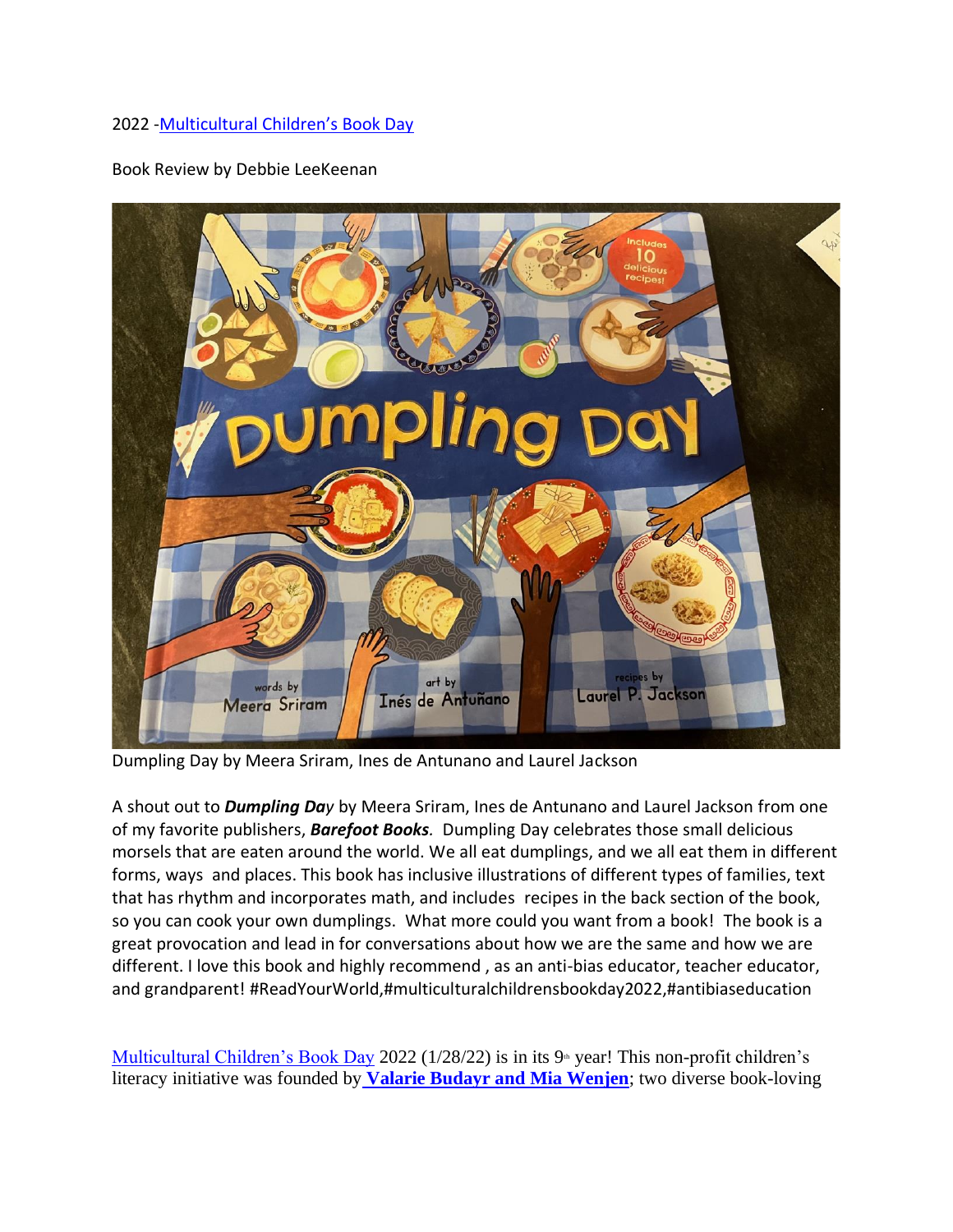moms who saw a need to shine the spotlight on all of the multicultural books and authors on the market while also working to get those books into the hands of young readers and educators.

MCBD's mission is to raise awareness of the ongoing need to include kids' books that celebrate diversity in homes and school bookshelves. Read about our Mission & History **[HERE.](https://multiculturalchildrensbookday.com/about/mission/)**

## **MCBD 2022 is honored to be Supported by these Medallion Sponsors!**

**SUPER PLATINUM**: Make [A Way Media](https://makeawaymedia.com/)

**PLATINUM**: [Language Lizard](https://www.languagelizard.com/)

**GOLD**: [Barefoot Books,](https://www.barefootbooks.com/) [KidLitTV,](https://www.kidlit.tv/) [Candlewick,](https://www.candlewick.com/) [Capstone,](https://www.capstonepub.com/) [Abrams Books](https://www.abramsbooks.com/childrensfall2021preview/)

**SILVER**: [Pack-n-Go Girls,](https://packngogirls.com/) [Charlotte Riggle,](https://charlotteriggle.com/) [Kimberly Gordon Biddle](https://pinkpearlwriting.com/) 

**BRONZE**: [Carole P. Roman,](http://www.caroleproman.com/) [Patrice McLaurin,](https://patricemclaurin.com/) [Dyesha and Triesha McCants/McCants](https://www.tarahanddarah.com/)  [Squared,](https://www.tarahanddarah.com/) [Redfin.com,](https://www.redfin.com/houses-near-me) [Redfin Canada,](https://www.redfin.ca/) [Redfin Mortgage,](https://www.redfinmortgage.com/mortgage) [Redfin/Title Forward,](https://www.titleforward.com/) [Create &](https://linktr.ee/createandeducatesolutions)  [Educate,](https://linktr.ee/createandeducatesolutions) [Star Bright Books,](https://starbrightbooks.com/index.php) [Vivian Kirkfield,](https://www.instagram.com/viviankirkfield/) [Dr. Eleanor Wint,](https://eawpublications.com/) [Kind World Publishing,](https://kindworldpublishing.com/about/) [Snowflake Stories,](https://www.snowflakestories.com/) [Lisa Wee,](https://www.lisawee12.com/) [SONGJU MA,](https://songjumadaemicke.com/) [Melissa Stoller,](https://www.melissastoller.com/) [J.C. Kato and J.C.²,](http://jckato.com/) [Crystel](https://www.crystelpatterson.com/)  [Patterson,](https://www.crystelpatterson.com/) [Audrey Press,](https://audreypress.com/) [Pragmaticmom,](https://www.pragmaticmom.com/) [TimTimTom,](https://timtimtom.com/?v=7516fd43adaa) [Wisdom Tales](http://www.wisdomtalespress.com/index.shtml)

## **MCBD 2022 is honored to be Supported by these Author Sponsors!**

[Charlene Mosley](https://www.charlenemosley.com/) (official MCBD2022 Poster Creator) [Illustrator Isabelle Roxas](https://flyingeyebooks.com/creator/isabel-roxas/) (Class Kit Poster Creator)

[Alva Sachs,](https://www.alvasachs.com/) [Brianna Carter,](https://www.positivelypenelope.com/) [Ebony Zay Zay,](https://www.zayzayco.com/) [Rita Bhandari,](https://www.instagram.com/acecompeers/) [Gwen Jackson,](https://www.gwenjacksonstories.com/about-the-book.html) [Lois Petren/The 5](https://www.fiveenchantedmermaids.com/)  [Enchanted Mermaids,](https://www.fiveenchantedmermaids.com/) [Valerie Williams-Sanchez and Valorena Publishing,](https://www.cocoakidscollectionbooks.com/about.html) [Josh Funk,](https://www.joshfunkbooks.com/) [Afsaneh](http://www.afsanehmoradian.com/)  [Moradian,](http://www.afsanehmoradian.com/) [Eugenia Chu,](http://eugeniachu.com/) [Maritza Martínez Mejía,](http://www.luzdelmes.com/) [Diana Huang,](http://www.dianahuang.com/) [Kathleen Burkinshaw,](https://kathleenburkinshaw.wordpress.com/) [CultureGroove,](https://www.culturegroove.com/YouTube/) [Sandra Elaine Scott,](http://www.sandraelainescott.com/) [Dorena Williamson,](https://dorenawilliamson.com/) [Veronica Appleton,](http://applevillebooks.com/) [Alejandra](https://www.forall-paratodos.net/)  [Domenzain,](https://www.forall-paratodos.net/) [Lauren Muskovitz and Sandfish Publishing,](https://www.laurenranalli.com/) [Tonya Duncan Ellis,](https://tonyaduncanellis.com/) [Kimberly Lee,](https://www.kimcleewrites.com/) [Susan Schaefer Bernardo & Illustrator Courtenay Fletcher,](https://www.innerflowerchild.com/) [Nancy Tupper Ling, Winsome](https://www.nancytupperling.com/)  [Hudson-Bingham,](https://www.nancytupperling.com/) [Amanda Hsiung-Blodgett,](https://www.misspandachinese.com/) [Sivan Hong,](https://sivanhong.com/) [Michael Genhart,](https://michaelgenhart.com/) [Debbie Dadey,](http://debbiedadey.com/Books/index.php?gid=136) [Elizabeth Cureton,](https://www.facebook.com/elizabethcuretonmd/) [Stephanie Wildman,](https://www.stephaniewildman.com/) [Maryann Jacob,](https://www.maryannjacobmacias.com/) [Sherri Maret,](http://sherrimaret.com/) [Rochelle Melander,](http://rochellemelander.com/) [Dia](https://www.el-mundo-mixon.com/)  [Mixon,](https://www.el-mundo-mixon.com/) [Kiyanda and Benjamin Young,](https://www.twinpowerbooks.com/) [Shereen Rahming,](https://readandglowbooks.com/) [Linda Thornburg and Katherine](https://books.google.com/books/about/Snorkel_McCorkle_and_the_Lost_Flipper.html?id=6N2ZzQEACAAJ)  [Archer,](https://books.google.com/books/about/Snorkel_McCorkle_and_the_Lost_Flipper.html?id=6N2ZzQEACAAJ) [Rebecca Flansburg and BA Norrgard ,](https://audreypress.com/portfolio/sissy-goes-tiny-by-rebecca-flansburg-and-ba-norrgard/) [Maxine Schur](https://maxineroseschur.com/) [Natalie McDonald-Perkins](https://www.natalieperkins.org/more-info)

## **MCBD 2022 is Honored to be Supported by our [CoHosts and Global CoHosts!](https://multiculturalchildrensbookday.com/about/co-hosts/)**

**MCBD 2022 is Honored to be Supported by these [Media Partners!](https://multiculturalchildrensbookday.com/media-partners/)**

**Check out MCBD's Multicultural Books for Kids** [Pinterest Board](https://www.pinterest.com/pragmaticmom/multicultural-books-for-kids/)**!**

**FREE RESOURCES from Multicultural Children's Book Day**

**[Diversity Book Lists & Activities for Teachers and Parents](https://multiculturalchildrensbookday.com/multicultural-reading-resources/diversity-book-lists-for-kids/)**

**[Homeschool Diverse Kidlit Booklist & Activity Kit](https://multiculturalchildrensbookday.com/multicultural-reading-resources/diverse-kidlit-booklist-activity-kit-for-homeschoolers/)**

**[FREE Teacher Classroom Activism and Activists Kit](https://multiculturalchildrensbookday.com/free-teacher-classroom-activism-and-activists-kit/)**

**[FREE Teacher Classroom Empathy Kit](https://multiculturalchildrensbookday.com/teacher-classroom-empathy-kit/)**